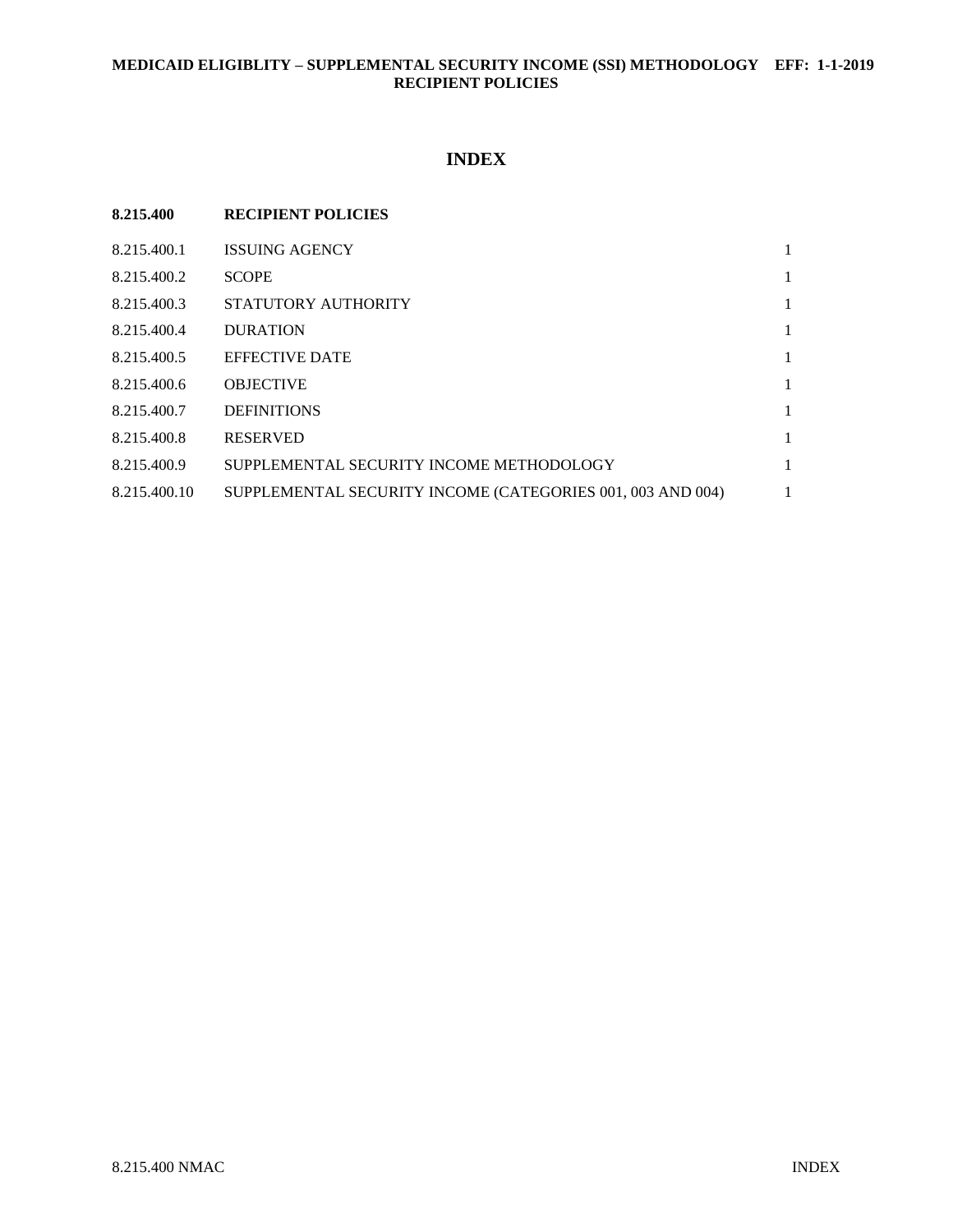## **MEDICAID ELIGIBLITY – SUPPLEMENTAL SECURITY INCOME (SSI) METHODOLOGY EFF: 1-1-2019 RECIPIENT POLICIES**

### **TITLE 8 SOCIAL SERVICES CHAPTER 215 MEDICAID ELIGIBILITY - SUPPLEMENTAL SECURITY INCOME (SSI) METHODOLOGY PART 400 RECIPIENT POLICIES**

<span id="page-1-0"></span>**8.215.400.1 ISSUING AGENCY:** New Mexico Human Services Department. [8.215.400.1 NMAC - Rp, 8.215.400.1 NMAC, 1/1/2019]

<span id="page-1-1"></span>**8.215.400.2 SCOPE:** The rule applies to the general public. [8.215.400.2 NMAC - Rp, 8.215.400.2 NMAC, 1/1/2019]

<span id="page-1-2"></span>**8.215.400.3 STATUTORY AUTHORITY:** The New Mexico medicaid program is administered pursuant to regulations promulgated by the federal department of health and human services under Title XIX of the Social Security Act, as amended and by the state human services department pursuant to state statute. See Section 27-2-12 *et seq*., NMSA 1978 (Repl. Pamp. 1991).

[8.215.400.3 NMAC - Rp, 8.215.400.3 NMAC, 1/1/2019]

<span id="page-1-3"></span>**8.215.400.4 DURATION:** Permanent.

[8.215.400.4 NMAC - Rp, 8.215.400.4 NMAC, 1/1/2019]

<span id="page-1-4"></span>**8.215.400.5 EFFECTIVE DATE:** January 1, 2019, unless a later date is cited at the end of the section. [8.215.400.5 NMAC - Rp, 8.215.400.5 NMAC, 1/1/2019]

<span id="page-1-5"></span>**8.215.400.6 OBJECTIVE:** The objective of these regulations is to provide eligibility policy and procedures for the medicaid program.

[8.215.400.6 NMAC - Rp, 8.215.400.6 NMAC, 1/1/2019]

<span id="page-1-6"></span>**8.215.400.7 DEFINITIONS:** [**RESERVED**]

[8.215.400.7 NMAC - Rp, 8.215.400.7 NMAC, 1/1/2019]

<span id="page-1-7"></span>**8.215.400.8** [**RESERVED**]

[8.215.400.8 NMAC - Rp, 8.215.400.8 NMAC, 1/1/2019]

<span id="page-1-8"></span>**8.215.400.9 SUPPLEMENTAL SECURITY INCOME METHODOLOGY:** All noninstitutionalized married couples who are eligible for supplemental security income (SSI) are treated as separate individuals for determining eligibility and benefit amounts, beginning the month after the month they begin living apart. In the case of an initial application or reinstatement following a period of ineligibility, each member of a married couple not living together is considered an individual as of the date of application or request for reinstatement, regardless of when the separation occurred. See *Title 8, Chapter 281, Medicaid Eligibility - Institutional Care* (*Categories 081, 083 and 084*), for information on separation caused by the institutionalization of one member of a married couple. [8.215.400.9 NMAC - Rp, 8.215.400.9 NMAC, 1/1/2019]

# <span id="page-1-9"></span>**8.215.400.10 SUPPLEMENTAL SECURITY INCOME (Categories 001, 003, and 004):**

**A.** The human services department (HSD) has an agreement under Section 1634 of the Social Security Act with the social security administration (SSA) for SSA to make medicaid eligibility determinations. Supplemental security income (SSI) recipients (categories 001, 003, and 004) who receive an SSI cash payment or are Section 1619(b) recipients automatically have medicaid eligibility unless they fail to meet the assignment of rights or third party liability requirements; or HSD has determined ineligibility under the medicaid trust provision.

**B. Section 1619(b) recipients**: To qualify for continuing medicaid coverage, a 1619(b) individual

- **(1)** have been eligible for an SSI cash payment for at least one month; and
- **(2)** still meet the disability requirement; and
- **(3)** still meet all other non-disability SSI requirements; and
- **(4)** need medicaid benefits to continue to work; and
- **(5)** have gross earnings that are insufficient to replace SSI, medicaid and publicly funded

attendant care services.

must: